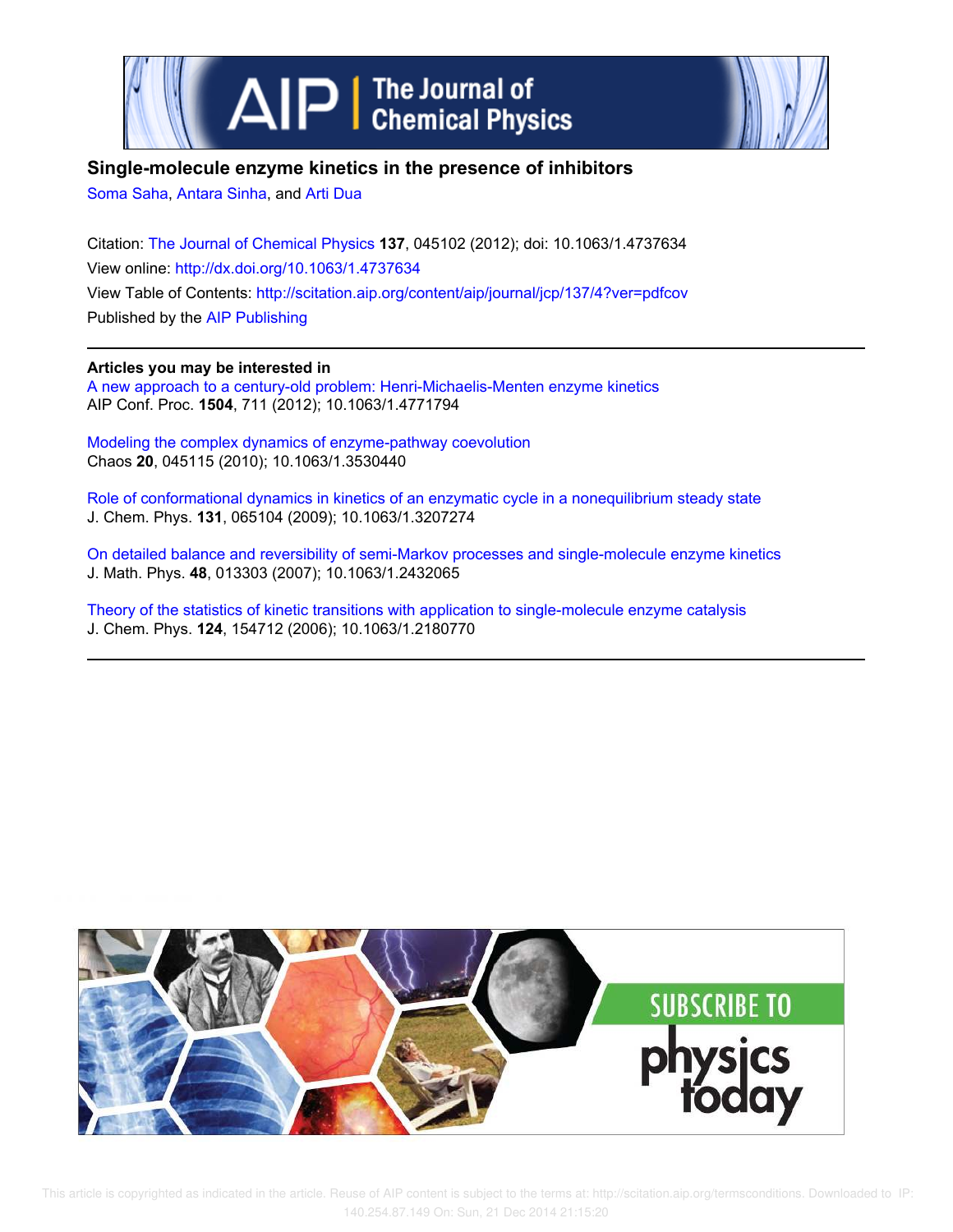#### THE JOURNAL OF CHEMICAL PHYSICS **137**, 045102 (2012)

# **Single-molecule enzyme kinetics in the presence of inhibitors**

Soma Saha, Antara Sinha, and Arti Dua

*Department of Chemistry, Indian Institute of Technology, Madras, Chennai 600036, India*

(Received 23 March 2012; accepted 3 July 2012; published online 25 July 2012)

Recent studies in single-molecule enzyme kinetics reveal that the turnover statistics of a single enzyme is governed by the waiting time distribution that decays as mono-exponential at low substrate concentration and multi-exponential at high substrate concentration. The multi-exponentiality arises due to protein conformational fluctuations, which act on the time scale longer than or comparable to the catalytic reaction step, thereby inducing temporal fluctuations in the catalytic rate resulting in dynamic disorder. In this work, we study the turnover statistics of a single enzyme in the presence of inhibitors to show that the multi-exponentiality in the waiting time distribution can arise even when protein conformational fluctuations do not influence the catalytic rate. From the Michaelis-Menten mechanism of inhibited enzymes, we derive exact expressions for the waiting time distribution for competitive, uncompetitive, and mixed inhibitions to quantitatively show that the presence of inhibitors can induce dynamic disorder in all three modes of inhibitions resulting in temporal fluctuations in the reaction rate. In the presence of inhibitors, dynamic disorder arises due to transitions between active and inhibited states of enzymes, which occur on time scale longer than or comparable to the catalytic step. In this limit, the randomness parameter (dimensionless variance) is greater than unity indicating the presence of dynamic disorder in all three modes of inhibitions. In the opposite limit, when the time scale of the catalytic step is longer than the time scale of transitions between active and inhibited enzymatic states, the randomness parameter is unity, implying no dynamic disorder in the reaction pathway. *© 2012 American Institute of Physics*. [http://dx.doi.org/10.1063/1.4737634]

### **I. INTRODUCTION**

The ability to visualize single molecule enzyme kinetics using spectroscopic techniques has revealed that many interesting and non-trivial aspects of enzymatic activity can be inferred from the kinetics of a single enzyme molecule. Single-molecule enzymology shows that several enzymes undergo temporal fluctuations in the catalytic rates $1-5$  due to protein conformational fluctuations, $5-8$  an effect which is hard to perceive from an ensemble experiment. The conformational fluctuations along with other discrete and random molecular events, referred to as molecular noise, $9$  render the course of an enzymatic reaction stochastic. In single-molecule enzymology, therefore, the waiting time for the turnover of an enzyme is a stochastic event, resulting in a distribution of waiting times.

Recent experimental studies have obtained the distribution of waiting times for the turnover of a single enzyme using fluorescence spectroscopy.<sup>5,6</sup> Interestingly, the waiting time distribution for enzymatic turnovers follows a mono-exponential decay at low substrate concentration but multi-exponential decay at high substrate concentration. The first moment of the distribution yields the mean waiting time of enzymatic turnover, the reciprocal of which follows the classical Michaelis-Menten  $(MM)$  equation<sup>10</sup> at low substrate concentration. However, at high substrate concentration, there are systematic deviations from the classical behavior, believed to be due to protein conformational fluctuations. The multiexponential form of the distribution is a signature of multiple competing time-scales in the reaction. This effect, known as dynamic disorder, $\frac{11}{11}$  occurs when the timescale of product formation is comparable to the timescale of transitions between different conformational states resulting in temporal fluctuations in the catalytic rates. Single-molecule enzymology, therefore, provides useful information about temporal fluctuations in the reaction rates, which is often obscured in an ensemble average kinetics.

It is well known that enzyme inhibition provides useful insight into the control and mechanism of enzymatic activity. $12-14$  Many drugs regulate enzyme action by binding to the specific sites of an enzyme, thereby reducing its activity. At the single molecule level, does the inhibited enzyme kinetics result in enhanced temporal fluctuations in the reaction rate? If so, does the presence of dynamic disorder manifest differently in different modes of inhibitions? To answer this, starting from the MM mechanism for inhibited enzymes, we study the effects of inhibitors on singlemolecule enzyme kinetics $15$  in reversible inhibitions, namely, competitive, uncompetitive, and mixed inhibitions. Our key result is that the presence of inhibitors can result in dynamic disorder in the reaction pathway in all three modes of inhibition due to transitions between the active and inhibited states of enzymes. We show that dynamic disorder in inhibited Michaelis-Menten kinetics can arise even when protein conformational fluctuations do not influence the reaction rate, that is, when they act on time scales shorter than the catalytic step.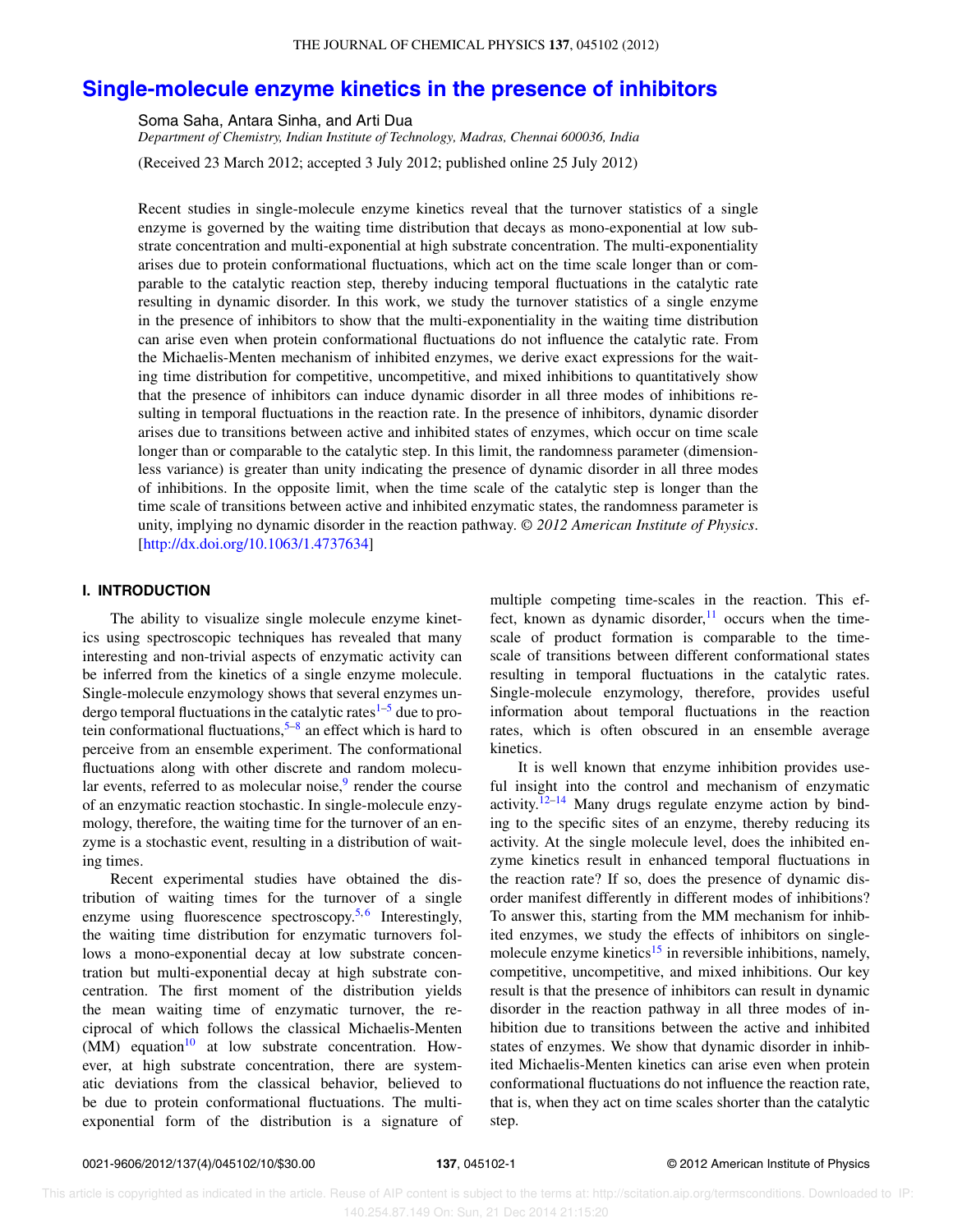The MM kinetics in the presence of inhibitors is represented by the following reaction mechanism: $12-14$ 

$$
E + S \underset{k_{-1}^{0}}{\overset{k_{1}^{0}}{\rightleftharpoons}} ES \overset{k_{2}^{0}}{\xrightarrow{}} P + E', E' \overset{\Delta}{\rightarrow} E,
$$
  
\n
$$
E + I \underset{k_{-3}^{0}}{\overset{k_{3}^{0}}{\rightleftharpoons}} EI,
$$
  
\n
$$
ES + I \underset{k_{-4}^{0}}{\overset{k_{4}^{0}}{\rightleftharpoons}} ESI.
$$
 (1)

In this reaction mechanism, enzymes (E) can either react reversibly with the substrates to form an enzyme-substrate (ES) complex, or with the inhibitors to form an enzymeinhibitor (EI) complex. The enzyme-substrate complex can follow two distinct reaction pathways. It can either dissociate to form the product (P) while regenerating the free enzyme (E′ ), or can react reversibly with the inhibitors to form the enzyme-substrate-inhibitor (ESI) complex. The regenerated enzyme is instantaneously converted into  $E<sup>5</sup>$ . The rate of product formation in the presence of inhibitors is given by  $v = \frac{d[P]}{dt} = k_2^0 [ES]$ . The steady state approximation of  $\frac{d[ES]}{dt} \approx 0$  yields

$$
v = \frac{k_2^0 [E]_0}{\beta + \alpha K_M / [S]},
$$
 (2)

where  $[E]_0 = [E] + [ES] + [ESI] + [EI]$  and  $K_M$  $= (k_{-1}^0 + k_2^0)/k_1^0$ . The fast equilibrium approximation between enzymes and enzyme-inhibitor gives  $\alpha = 1 + [I]/K_{EI}$ with  $K_{EI} = [E][I]/[EI]$ . Similarly,  $\beta = 1 + [I]/K_{ESI}$  with  $K_{ESI}$  $=$   $[E][I]/[ESI]$ . In a double reciprocal form, the above expression can be rewritten as

$$
\frac{1}{v} = \frac{\beta}{k_2^0[E]_0} + \frac{\alpha K_M}{k_2^0[E]_0[S]}.
$$
\n(3)

In the absence of inhibitors,  $\alpha = \beta = 1$ , Eq. (1) yields the classical MM equation. In the presence of inhibitors, the inhibition mechanism is broadly classified as competitive, uncompetitive, and mixed. In competitive inhibition,  $\alpha > 1$  and  $\beta$  $= 1$ , the inhibitor competes with the substrate to bind to the active site of the enzyme. In uncompetitive inhibition,  $\alpha = 1$  and  $\beta > 1$ , the inhibitor binds with the active site of the enzyme only if the enzyme-substrate complex has already formed. In mixed inhibition,  $\alpha > 1$  and  $\beta > 1$ , the inhibitor binds to a site other than the active site because of which the binding affinity of the substrate for the active site is reduced.12–14

In this work, we study single molecule enzyme kinetics for competitive, uncompetitive, and mixed inhibitions using a stochastic approach. At the single-molecule level, stochasticity arises due to molecular discreteness, which requires that the change in the number of active and inhibited enzymatic states be considered discrete. Each discrete state is specified by a joint probability, the time evolution of which follows the chemical master equation (CME). This is in contrast to classical chemical kinetics, where deterministic mass action kinetics governs the time evolution of the concentrations of the various species.

In a previous study, the effects of stochasticity due to protein conformational fluctuations are included in a single-molecule Michaelis-Menten kinetics by considering a multistate model.<sup>7</sup> In this model, a single enzyme at any time *t* can exist in any one of the *n* conformer states depicted by  $E_1$ ,  $E_2$ , ...,  $E_i$ , ...,  $E_n$ . The same is true for the enzyme-substrate  $(ES_1, ES_2, \ldots, ES_i, \ldots,$  $ES_n$ ) and the regenerated enzyme  $(E'_1, E'_2, \ldots, E'_i, \ldots, E'_n)$ states. Assuming that dynamic disorder manifests only in the catalytic step of the reaction, an analytical distribution for the catalytic rate  $w(k_2)$  is chosen from which a closed form expression for the waiting time distribution is derived. The waiting time distribution shows mono-exponential decay at low and intermediate substrate concentrations and multi-exponential decay at high substrate concentrations, which is in qualitative agreement with the experimental findings.<sup>5,6</sup> The multi-exponential behavior at high substrate concentration is due to interconversions between different conformers, which occur on time scales longer than or comparable to the catalytic reaction step resulting in dynamic disorder. The presence of dynamic disorder is indicated by the randomness parameter (dimensionless variance), which becomes larger than unity at high substrate concentrations. Here, we show that the multiexponential waiting time distribution and dynamic disorder can arise in competitive, uncompetitive, and mixed inhibition kinetics of a single enzyme even in the absence of protein conformation fluctuations, solely due to transitions between active and inhibited enzyme states.

In what follows, starting from the chemical master equation for multiple enzymes and inhibitors, we obtain coupled ordinary differential equations for a single enzyme in the presence of inhibitors. The solution of these equations provides exact expressions for the waiting time distribution for the enzymatic turnover. From the first and the second moments of the waiting time distribution, we calculate the mean waiting time and the randomness parameter for three distinct modes of inhibitions to show how the presence of inhibitors can result in temporal fluctuations in the waiting time-scales for the enzymatic turnovers.

### **II. SINGLE-ENZYME KINETICS IN THE PRESENCE OF INHIBITORS**

The chemical master equation (CME) for the Michaelis-Menten kinetics<sup>16, 17</sup> in the presence of inhibitors includes the effects of stochasticity by considering the number of enzymes, enzyme-substrate, enzyme-inhibitor, and enzymesubstrate-inhibitor complexes as discrete random variables, which can only take a finite number of "allowed" positive integral states. At any time *t*, the state is specified by the number of molecules of each type in the system. If *N* is the total number of enzymes at  $t = 0$  and  $n_E$ ,  $n_{ES}$ ,  $n_{EI}$ ,  $n_{ESI}$ ,  $n_P$ ,  $n_E'$  are the number of enzymes, enzyme-substrate, enzyme-inhibitor, enzyme-substrate-inhibitor complexes, products, and regenerated enzyme at time  $t$ , then the chemical master equation<sup>18, 19</sup> for the time-evolution of the joint probability  $P(n_E, n_{ES}, n_{EI},$  $n_{ESI}$ ,  $n_P$ ,  $n_E'$ ; *t*) for the Michalis-Menten mechanism in the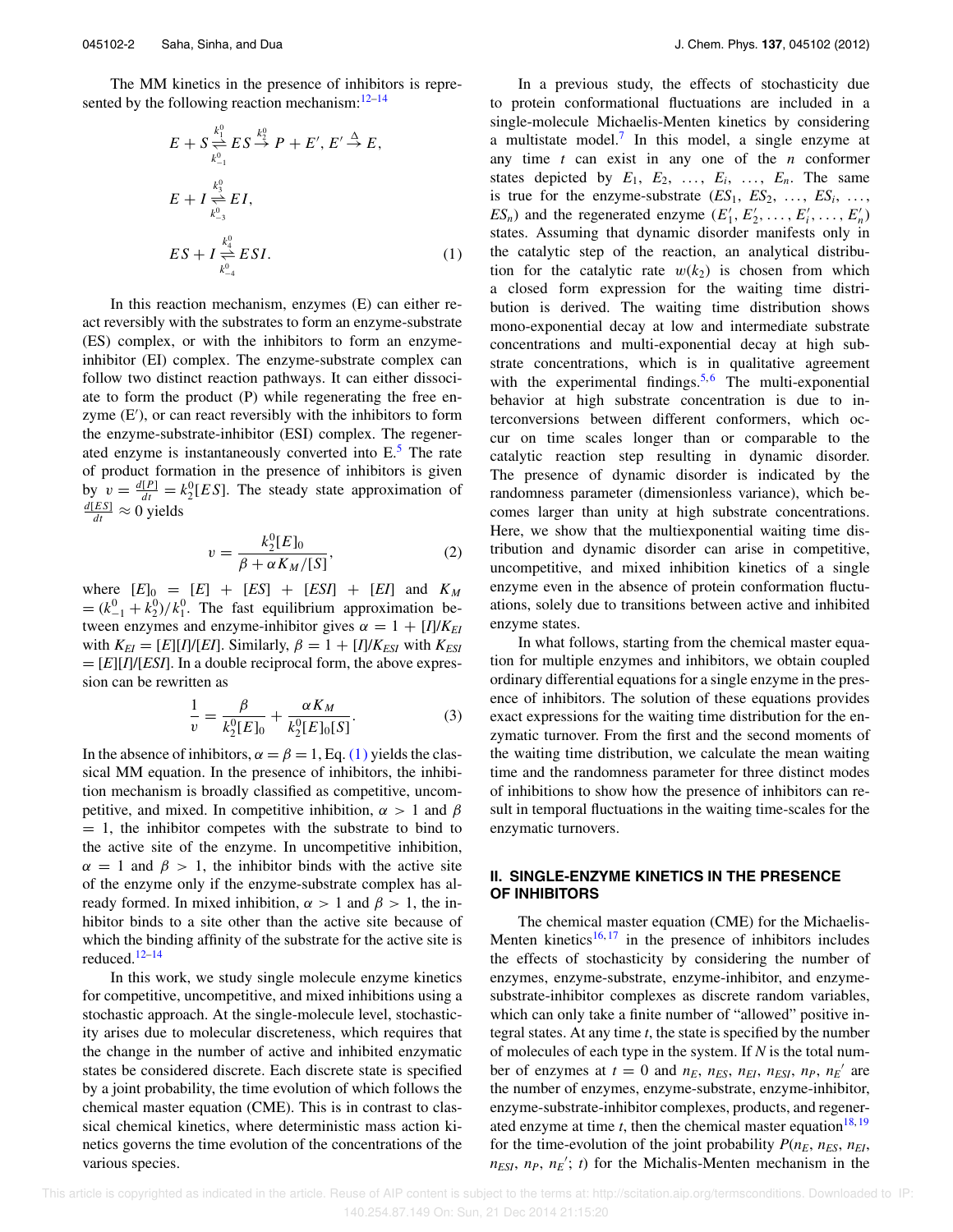presence of inhibitors is given by

$$
\frac{\partial P(n_E, n_{ES}, n_{EI}, n_{ESI}, n_P, n'_E; t)}{\partial t}
$$
\n=  $k_1(n_E + 1)P(n_E + 1, n_{ES} - 1, n_{EI}, n_{ESI}, n_P, n'_E; t)$   
\n+  $k_{-1}^0(n_{ES}+1)P(n_E-1, n_{ES}+1, n_{EI}, n_{ESI}, n_P, n'_E; t)$   
\n+  $k_2^0(n_{ES}+1)P(n_E, n_{ES}+1, n_{EI}, n_{ESI}, n_P-1, n'_E-1; t)$   
\n+  $k_3(n_E+1)P(n_E+1, n_{ES}, n_{EI} - 1, n_{ESI}, n_P, n'_E; t)$   
\n+  $k_{-3}^0(n_{EI}+1)P(n_E-1, n_{ES}, n_{EI}+1, n_{ESI}, n_P, n'_E; t)$   
\n+  $k_4(n_{ES}+1)P(n_E, n_{ES}+1, n_{EI}, n_{ESI} - 1, n_P, n'_E; t)$   
\n+  $k_{-4}^0(n_{ESI}+1)P(n_E, n_{ES} - 1, n_{EI}, n_{ESI} + 1, n_P, n'_E; t)$   
\n-  $[(k_1+k_3)n_E + (k_{-1}^0 + k_2^0 + k_4)n_{ES}$   
\n+  $k_{-3}^0n_{EI} + k_{-4}^0n_{ESI}]P(n_E, n_{ES}, n_{EI}, n_{ESI}, n_P, n'_E; t)$ , (4)

 $\sim$ 

where  $k_1 = k_1^0[S], k_3 = k_3^0[I]$ , and  $k_4 = k_4^0[I]$  are the pseudo first-order rate constants.

In a recent work, $20$  the CME for the Michaelis-Menten kinetics in the absence of inhibitors has been solved exactly to obtain the waiting time distribution for multiple enzymes. The waiting time distribution of a single-enzyme is a special case of the latter. The CME for multiple enzymes in the presence of inhibitors, Eq. (4), is difficult to solve analytically. For a single-enzyme, however, the joint probabilities in Eq. (4) are mutually exclusive as a single enzyme at any time *t* can exist in only one of the four possible states implying  $P_E(t) = P(1, 0, 0, 0, 0, 0; t)$ ,  $P_{ES}(t) = P(0, 1, 0, 0, 0, 0; t)$ ,  $P_{EI}(t)$  $= P(0, 0, 1, 0, 0, 0; t), P_{ESI}(t) = P(0, 0, 0, 1, 0, 0; t)$ , and  $P_P(t)$  $= P(0, 0, 0, 0, 1, 1; t)$ . The last expression implies that the product formation is always accompanied by enzyme regeneration. Since  $E' \to E$  is instantaneous,  $P_{E'}(t) \approx 0$  at all times. For a single enzyme, therefore, the chemical master equation reduces to the following set of coupled ordinary differential equations:

$$
\frac{dP_E(t)}{dt} = -(k_1 + k_3)P_E(t) + k_{-1}^0 P_{ES}(t)
$$

$$
+ k_{-3}^0 P_{EI}(t),
$$

$$
\frac{dP_{ES}(t)}{dt} = k_1 P_E(t) - (k_{-1}^0 + k_2^0 + k_4)P_{ES}(t)
$$

$$
+ k_{-4}^0 P_{ESI}(t),
$$

$$
\frac{dP_{ESI}(t)}{dt} = k_4 P_{ES}(t) - k_{-4}^0 P_{ESI}(t),
$$

$$
\frac{dP_{EI}(t)}{dt} = k_3 P_E(t) - k_{-3}^0 P_{EI}(t),
$$

$$
\frac{dP_P(t)}{dt} = k_2^0 P_{ES}(t).
$$
(5)

These probabilities satisfy the initial conditions  $P_E(0) = 1$ ,  $P_{ES}(0) = 0$ ,  $P_{EI}(0) = 0$ , and  $P_{ESI}(0) = 0$  at  $t = 0$  along with the constraint  $P_E(t) + P_{ES}(t) + P_{EI}(t) + P_{ESI}(t) = 1$ .

The waiting time probability that an enzymatic turnover occurs between t and  $t + \Delta t$  is the same as the waiting time for the formation of product *P* between *t* and  $t + \Delta t$ , that is,  $f(t)\Delta t$  $= \Delta P_P$  (Ref. 7). Therefore, in the limit of infinitesimal time interval  $\Delta t$ , the expression for the waiting time distribution is given by

$$
f(t) = \frac{dP_P(t)}{dt} = k_2^0 P_{ES}(t).
$$
 (6)

Equation (5) represents the temporal variation of the probabilities of a single enzyme as it fluctuates between its active and inhibited states. The solution of the above equations to obtain the waiting time distribution for competitive, uncompetitive, and mixed inhibitions is given in the Appendix.

It is to be noted that in the absence of  $E \to E'$  step, the Michaelis-Menten (MM) kinetics is cyclic, and the temporal variation of the concentration of *ES*, obtained from the deterministic MM equations, shows initial transient rise, which after a time lag results in a steady-state flux. The initial time lag corresponds to the time required for the enzyme-substrate complex to reach its steady state value. In a single turnover event, however, the presence of  $E \to E'$  step is crucial to obtain the distribution of turnover times, the first moment of which yields the mean turnover (waiting) time. The steadystate flux in the former case yields the number of turnovers per unit time, which is related to the reciprocal of the mean turnover time in the latter case. $21, 22$ 

#### **III. RESULTS AND DISCUSSION**

The waiting time distribution is a key quantity in discerning the kinetics of a single enzyme. The first moment of the distribution yields the mean waiting time,  $\langle t \rangle = \int_0^\infty t f(t) dt$ , for the enzymatic turnover, the reciprocal of which, as we show below, is related to the classical enzymatic velocity in the presence of inhibitors. The latter quantity can be obtained from deterministic kinetics.

The higher moments of the distribution contain information about fluctuations that cannot be inferred from deterministic kinetics. The dimensionless variance of the distribution, for instance, yields information about temporal fluctuations around the mean waiting time, which can be characterized by the randomness parameter,  $r = \frac{(t^2) - (t)^2}{(t^2)}$  $\frac{\partial^2 f}{\partial t^2}$ , the square root of which is also referred to as the coefficient of variation  $(CV)$ .<sup>7, 23, 24</sup> The randomness parameter, *r*, can be viewed as a kind of noise-to-signal ratio. For a distribution that decays as mono-exponential, the randomness parameter is unity, implying that the reaction pathway is determined by a single time scale—the time scale of the slowest step in the reaction pathway. When the distribution decays as multi-exponential, there are several competing time scales. This effect, known as dynamic disorder, leads to temporal fluctuations in the reaction rate. The randomness parameter in the latter case is greater than unity.<sup>7</sup>

The mean waiting time and the randomness parameter for mixed, competitive, and uncompetitive inhibitions can be calculated analytically from the waiting time distributions given by Eqs. (A5), (A7), and (A10), respectively. However, since the resulting analytical expressions are unwieldy, we directly solve Eqs.  $(A4)$ ,  $(A8)$ , and  $(A11)$  numerically for the parameter values given in Table I to compute the waiting time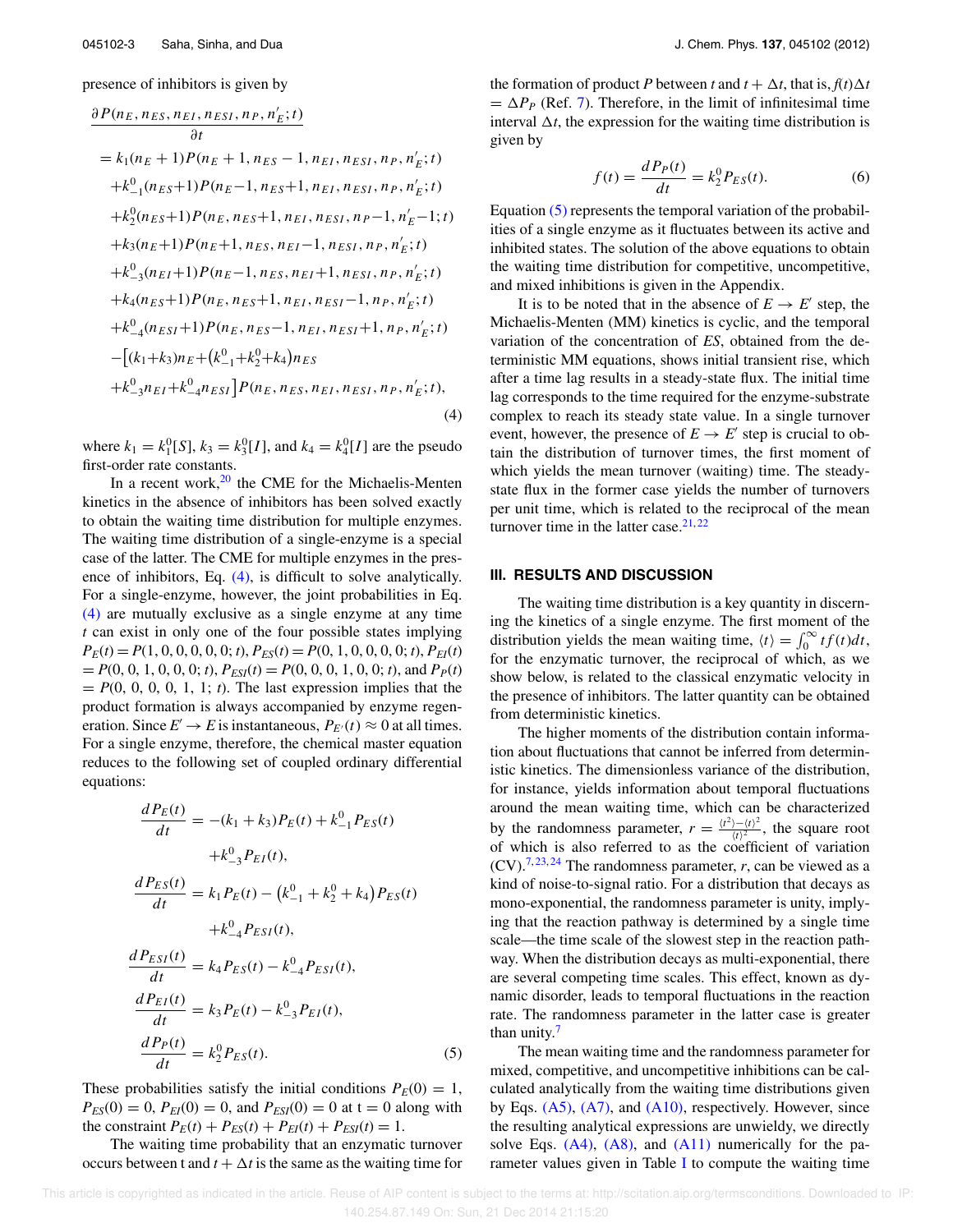TABLE I. Parameter values for the rate constants.

| Inhibition type | Various dimensionless rate constants $k'_i = k_i / k_i^0$ |          |          |          |     |  |
|-----------------|-----------------------------------------------------------|----------|----------|----------|-----|--|
|                 | $k_{-1}^{0'}$                                             | $k'_{2}$ | $k^{0'}$ | $k'_{A}$ |     |  |
| Competitive     | 1.0                                                       | 3.0      | 0.5      | .        | .   |  |
| Uncompetitive   | 1.0                                                       | .        | .        | 3.0      | 0.5 |  |
| Mixed I         | 1.0                                                       | 1.0      | 1.0      | 3.0      | 0.5 |  |
| Mixed II        | 1.0                                                       | 3.0      | 0.5      | 1.0      | 1.0 |  |

distributions from Eqs.  $(A5)$ ,  $(A7)$ , and  $(A10)$ . The results are summarized below.

#### **A. Competitive and uncompetitive inhibitions**

Figures  $1(a)$  and  $1(b)$  show the temporal variation of the dimensionless waiting time distribution for competitive and uncompetitive inhibitions, respectively. On log-linear scale, the temporal decay of the dimensionless waiting time distributions show multi-exponential decay characterized by a broad distribution of the waiting time scales. In competitive inhibition, the temporal variation of the dimensionless waiting time distribution shows multi-exponential decay at low and intermediate substrate concentrations, which becomes monoexponential at high substrate concentration. In contrast, the temporal decay of the dimensionless waiting time distribution in uncompetitive inhibition follows multi-exponential decay at both intermediate and high substrate concentrations. The multi-exponential decay profiles arise due to transitions between the active and inhibited states of an enzyme resulting in multiple competing time scales in the reaction pathway. In competitive inhibition, the dominance of the active state as opposed to the inhibited state leads to mono-exponential decay at high substrate concentration. In uncompetitive inhibition, in comparison, both the active and inhibited states dominate even at high substrate concentration resulting in multiexponential behavior.

The dimensionless waiting time distribution shows a broad distribution of the waiting times suggesting significant temporal fluctuations about the mean waiting time. The temporal fluctuations about the mean can be characterized by the randomness parameter *r*. Figures  $1(c)$  and  $1(d)$  show the variation of the randomness parameter as a function of the



FIG. 1. The dimensionless waiting time distribution  $f'(t) = f(t)/k_2^0$  as a function of the dimensionless time  $\tau = k_2^0 t$  for different dimensionless  $k'_1 = k_1^0$ [S]/ $k_2^0$  on log-linear scale for (a) competitive and (b) uncompetitive inhibitions show multi-exponential decay due to transitions between the active and inhibited states of enzymes. In both cases, the waiting time distributions have large dimensionless variance signaling significant temporal fluctuations about the mean waiting time. These fluctuations are quantified by the randomness parameter,  $r = (\langle \tau^2 \rangle - \langle \tau \rangle^2) / (\tau)^2$  for (c) competitive and (d) uncompetitive inhibitions. In competitive inhibition, significant temporal fluctuations ( $r > 1$ ) about the mean occur at intermediate substrate concentrations, which subside at high substrate concentrations. In contrast, uncompetitive inhibition shows significant temporal fluctuations at both intermediate and high substrate concentrations. At very low substrate concentration ( $k'_1 \lesssim 0.1$ ), the randomness parameter is unity for both competitive and uncompetitive inhibitions, but for uncompetitive inhibition, there occurs a slight decrease from unity with a small increase in  $k'_1$ . The pink and blue curves correspond to the dimensionless rate constants tabulated in Tables I and II, respectively. These parameter values show that increase in  $k_2^0$  leads to enhanced temporal fluctuations. The dots in (c) and (d) correspond to the  $k'_1$  values in (a) and (b) for the parameter values tabulated in Table I.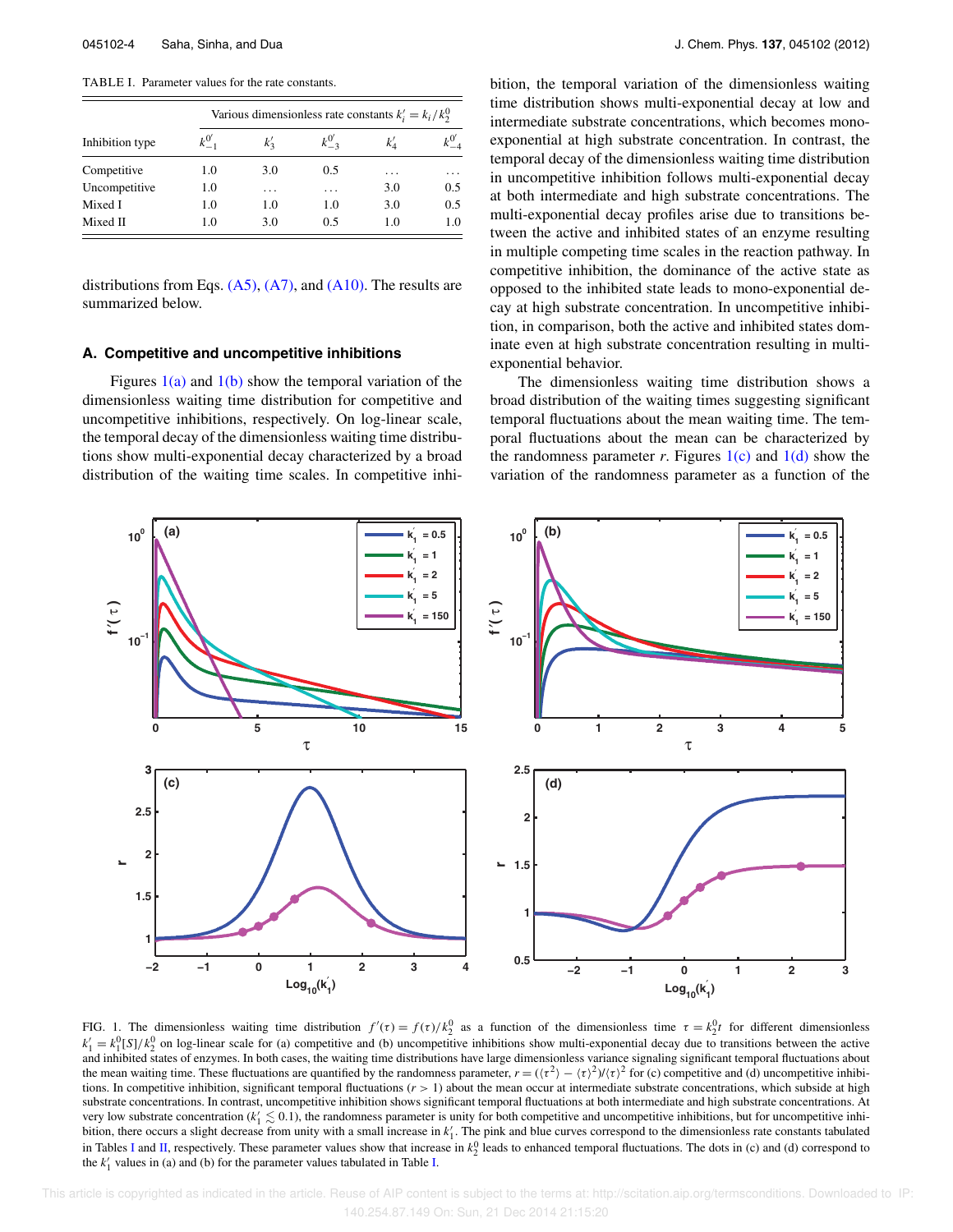substrate concentration for competitive and uncompetitive inhibitions, respectively.

In competitive inhibition at very low substrate concentrations ( $k'_1 \lesssim 0.1$ ), Fig. 1(c), the binding of the substrate to the enzyme is the rate determining step, which occurs at a rate much slower than the rapid transitions between active and inhibited states of the enzyme. Due to slow substrate binding, the effects of the rapid transitions are averaged out resulting in a single dominating time scale—the time scale of the substrate binding. This effect is manifested in the randomness parameter, which is unity implying that the distribution is mono-exponential with the square of the mean equal to its variance. The increase in the substrate concentration suppresses the inhibited state of enzyme resulting in monoexponential decay at high substrate concentration. As a result, the randomness parameter follows a non-monotonic variation with a pronounced maximum  $(r > 1)$  at intermediate substrate concentration, which decays to unity at high substrate concentrations.

In uncompetitive inhibition at very low substrate concentrations, the randomness parameter is unity because the substrate binding is the rate determining step. However, a slight increase in the substrate concentration leads to a small decrease in the randomness parameter from unity. This is because at very low substrate concentrations, the probability that an enzyme exists in the enzyme-substrate state  $P_{ES}(t)$  is very small, making the probability of transitions between the enzyme-substrate (*ES*) and enzyme-substrate-inhibitor (*ESI*) states very small. As a result, the square of the mean waiting time, which is long due to slow rate of dissociation of the enzyme-substrate complex, is larger than the variance resulting in  $r < 1$ . Alternatively, the decrease in  $r$  can be understood by viewing the uninhibited kinetics of a single enzyme as a two-step linear cascade process. For very small *k*1, there is a single rate determining step resulting in a monoexponential waiting time distribution. However, with the increase in  $k_1$ , when  $k_1$  is closer to  $k_2^0$ , the enzymatic cascade becomes a multi-step process with the waiting time distribution approaching a gamma distribution.<sup>25, 26</sup> The dimensionless variance in the latter case is less than unity,  $r < 1$ . In the presence of inhibitors at very small  $k_1$ , the effect of uncompetitive inhibition is small and the waiting time distribution is governed by mono-exponential decay resulting in  $r = 1$ . In the presence of inhibitors, therefore, the combined effect of the decrease in *r* due to the multi-step cascade and the increase in *r* due to dynamic disorder leads to a non-monotonic variation of *r* as a function of  $k_1$ . When  $k_1$  becomes very large,  $k_2^0$  is the rate determining step and decrease in *r* due to multi-step cascade is absent. In the latter case, the presence of inhibitors results in the increase of *r* due to dynamic disorder.

The increase in the substrate concentration leads to enhanced temporal fluctuations due to transitions between active and inhibited states of the enzyme-substrate complex resulting in  $r > 1$  at intermediate and high substrate concentrations. The value of  $r > 1$  indicates dynamic disorder in the reaction pathway, signaling significant temporal fluctuations in the reaction rates.

The increase in the value of  $k_2^0$  leads to an increase in the number of competing pathways since the rate of product for-

TABLE II. Parameter values for the rate constants.

| Inhibition type | Various dimensionless rate constants $k'_i = k_i / k_i^0$ |                  |               |          |     |  |  |
|-----------------|-----------------------------------------------------------|------------------|---------------|----------|-----|--|--|
|                 | $k_{-1}^{0'}$                                             | $k_{2}^{\prime}$ | $k_{-3}^{0'}$ | $k'_{A}$ |     |  |  |
| Competitive     | 0.4                                                       | 12.              | 0.2           | .        | .   |  |  |
| Uncompetitive   | 0.4                                                       | .                | $\cdots$      | 1.2      | 0.2 |  |  |
| Mixed I         | 0.4                                                       | 0.4              | 0.4           | 1.2      | 0.2 |  |  |
| Mixed II        | 0.4                                                       | 12               | 0.2           | 0.4      | 0.4 |  |  |

mation is no more the rate determining step. This results in an increase in the randomness parameter [Figs.  $1(c)$  and  $1(d)$ ]. It is to be noted that in the present study, the low, intermediate, and high substrate concentration ranges roughly correspond to  $0.1 \lesssim k'_1 \lesssim 1, 1 \lesssim k'_1 \lesssim 10$ , and  $k'_1 > 10$ , respectively, and have been defined with respect to the parameters chosen in Table I. It is clear from Figs. 1(c) and 1(d) that for larger  $k_2^0$ [Table  $\text{II}$ ] dynamic disorder can arise even at very low substrate concentrations.

The first moment of the distribution yields the mean waiting time for the enzymatic turnover. The mean waiting time can be compared with the reciprocal of the enzymatic velocity  $v$ , Eq.  $(2)$ , in the presence and absence of inhibitors. Figure 2 shows the double reciprocal plot for the variation



FIG. 2. Double-reciprocal plots for competitive (top) and uncompetitive (bottom) inhibitions show that the reciprocal of the dimensionless mean waiting time  $\langle \tau \rangle = k_2^0 \langle t \rangle$  obtained from the first moment of the waiting time distribution is the same as the classical enzymatic velocity  $v/k_2^0$  in the presence and absence of inhibitors. The parameter values are tabulated in Table I.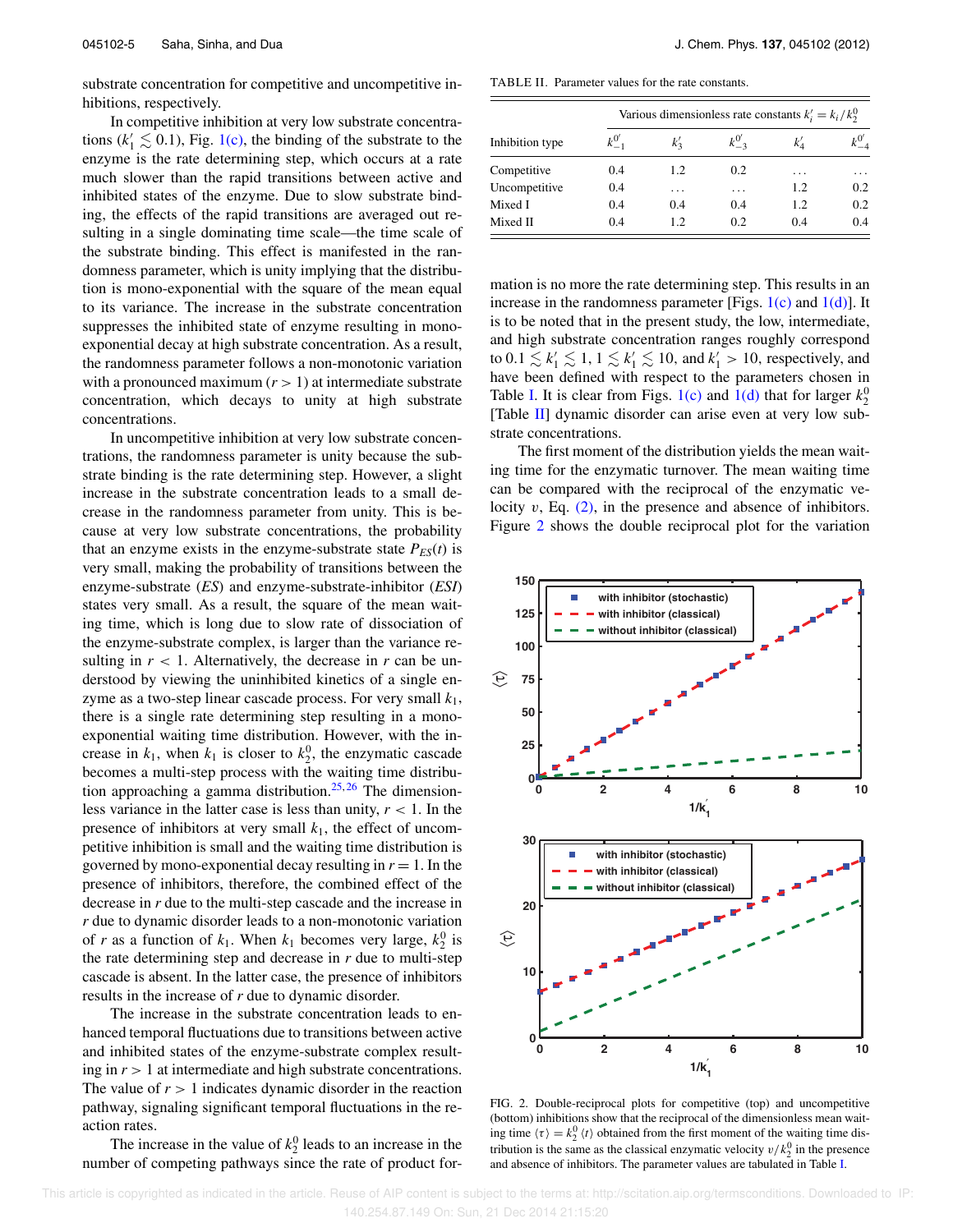

FIG. 3. Dimensionless waiting time distributions  $f'(\tau) = f(\tau)/k_2^0$  as a function of the dimensionless time,  $\tau = k_2^0 t$ , for different dimensionless  $k'_1 = k_1^0 [S]/k_2^0$ on log-linear scale for mixed inhibition show multi-exponential decay for both (a) mixed inhibition I ( $k'_4 > k'_3$ ) and (b) mixed inhibition II ( $k'_3 > k'_4$ ). Randomness parameter as a function of the substrate concentration for mixed inhibition for (c) mixed inhibition I and (d) mixed inhibition II shows  $r > 1$  for intermediate and high substrate concentration signaling dynamic disorder in the reaction pathway. The pink and blue curves correspond to the dimensionless rate constants tabulated in Tables I and II, respectively. These parameter values show that increase in  $k_2^0$  leads to enhanced temporal fluctuations. The dots in (c) and (d) correspond to the  $k'_1$  values in (a) and (b), respectively, for the parameter values tabulated in Table I.

of the dimensionless mean waiting time  $\langle \tau \rangle = k_2^0 \langle t \rangle$  with the reciprocal of the substrate concentration for competitive and uncompetitive inhibitions. While the red dashed line shows the variation of  $k_2^0/v$  as a function of  $1/[S]$  (Eq. (2)) in the presence of inhibitors for  $\alpha = 7$ ,  $\beta = 1$  (competitive);  $\alpha = 1$ ,  $\beta$ = 7 (uncompetitive), the blue squares represent the first moment of the waiting time distribution for competitive, Eq.  $(A7)$ , and uncompetitive inhibition, Eq.  $(A10)$ . The two curves fall exactly on each other implying  $v = 1/(t)$ . The green dashed line in the same figure represents the Lineweaver-Burk plot for  $k_2^0/v$  versus  $1/[S]$  (Eq. (2)) in the absence of inhibitors,  $\alpha = \beta = 1$ . The presence of competitive inhibitors only increases the slope of the linear curves without affecting the y-intercept at high substrate concentration. In contrast, uncompetitive inhibitors change the y-intercept without affecting the slope. This is because in uncompetitive inhibition, the increase in the mean waiting time is solely due to the average time delay caused by the transition of the enzyme-substrate complex to its inhibited state (*ESI*), and is independent of the substrate concentration.

### **B. Mixed inhibition**

In mixed inhibition, an enzyme can fluctuate between the enzyme state, the enzyme-substrate state, the enzymeinhibitor state, or the enzyme-substrate-inhibitor state. Figures  $3(a)$  and  $3(b)$  show the temporal variation of the dimensionless waiting time distribution for mixed-inhibition I ( $k'_4 > k'_3$ ) and mixed-inhibition II ( $k'_3 > k'_4$ ), respectively, where  $k'_3 = k_3/k_2^0$  and  $k'_4 = k_4/k_2^0$ . In both cases, the presence of multiple competitive pathways leads to multi-exponential temporal decay. The multi-exponential form of the decay profile makes the randomness parameter greater than unity in both these limits (Figs.  $3(c)$  and  $3(d)$ ). However, at high substrate concentrations, the randomness parameter is greater for mixed-inhibition II compared to mixed-inhibition I. This is because in mixed inhibition II, apart from the dominant effect of transitions between *ES* and *ESI* states (uncompetitive inhibition) at high substrate concentration, transitions between *E* and *EI* states (competitive inhibition) act as an additional source of dynamic disorder resulting in greater randomness parameter compared to mixed inhibition I.

At very low substrate concentration, the randomness parameter is unity for mixed inhibitions I and II. However, in mixed inhibition I, a small increase in the substrate concentration leads to a slight decrease in the randomness parameter from unity. This is because of the dominating effect of uncompetitive inhibition in mixed inhibition I. In mixed inhibition II, in contrast, the dominance of competitive inhibition at very low substrate concentration leads to  $r = 1$ .

The double reciprocal plot for mixed-inhibition I and mixed-inhibition II is presented in Fig. 4. The comparison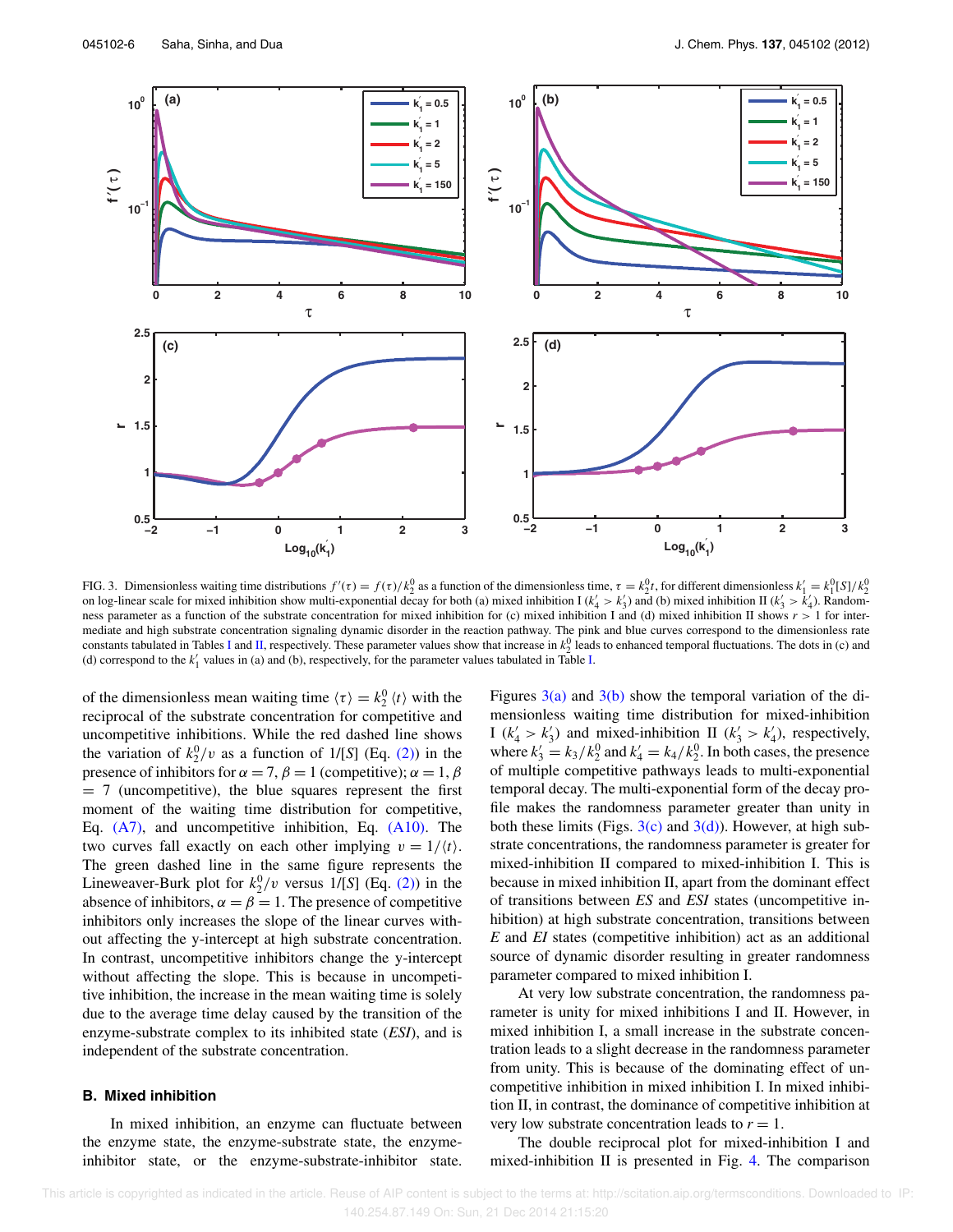

FIG. 4. Double reciprocal plots for mixed inhibition show that the reciprocal of the dimensionless mean waiting time,  $\langle \tau \rangle = k_2^0 \langle t \rangle$ , obtained from the first moment of the waiting time distribution is the same as the classical enzymatic velocity  $v/k_2^0$  in the presence and absence of inhibitors. Points (blue squares) are the first moment of Eq.  $(6)$  for mixed inhibition I (top) and mixed inhibition II (bottom), respectively; red dashed lines are the solutions of Eq. (2) for  $\alpha = 2$ ,  $\beta = 7$  (top), and  $\alpha = 7$ ,  $\beta = 2$  (bottom), respectively; green dashed lines are the solutions of Eq. (2) for  $\alpha = 1$ ,  $\beta = 1$ . The parameter values are tabulated in Table I.

shows that the dimensionless mean waiting time,  $\langle \tau \rangle = k_2^0 \langle t \rangle$ for the former case is less than the latter because the formation of the *EI* complex prolongs the formation of product. In mixed inhibition I, both the slope and the y-intercept for the inhibited case are different from that of the uninhibited one. In mixed inhibition II, the y-intercept is the same as that of the uncompetitive inhibition. However, for the parameter values  $k'_4 = k_{-4}^{\bar{0}'} = 1.0$  at  $1/k'_1 = 10^{-5}$  in Fig. 4, the difference in  $\langle \tau \rangle$  for uncompetitive inhibition ( $\langle \tau \rangle = 2.0$ ) and uninhibited kinetics ( $\langle \tau \rangle = 1.0$ ) is very small.

These results show that for a single-enzyme kinetics, the mean waiting time is related to reciprocal of the classical enzymatic velocity in the presence of inhibitors. However, there are significant temporal fluctuations in the waiting time for the turnover of a single enzyme. The magnitude of these fluctuations strongly depends on the type of inhibition mechanism, the concentrations of the substrates and inhibitors, and the rate of the catalytic step.

An interesting behavior emerges when the rate constant for product formation,  $k_2^0$ , is very small. Figure 5 shows the temporal variation of the waiting time distribution for mixed



FIG. 5. The variation of the dimensionless waiting time distribution  $f'(\tau)$ =  $f(\tau)/k_2^0$  as a function of dimensionless time,  $\tau = k_2^0 t$ , for different dimensionless  $k'_1 = k_1^0 [S]/k_2^0$  for mixed inhibition I for  $k_2^0 < 1$ . When the time scale of product formation is longer than the time scales of transitions between the active and inhibited states of an enzyme, the waiting time distribution shows distinct transitions between different states before decaying as a single exponential at long times (top). The randomness parameter is (approximately) unity at all values of the substrate concentration signaling the absence of dynamic disorder (bottom). The dots in the bottom figure correspond to  $k'_1 = 20, 50, 100,$  and 7500. All the rate constants have been nondimensionalized with respect to  $k_2^0$ , and are given by  $k'_3 = 40$ ,  $k'_4 = 150$ ,  $k_{-1}^{0'} = 40, k_{-3}^{0'} = 40, k_{-4}^{0'} = 60.$ 

inhibition I. At short times, transitions between different enzymatic states are slow and appear as the oscillatory rise and fall of  $P_{ES}$ . Since the time scale of product formation is large, transitions between different enzymatic states are well separated such that each curve rises and falls as a single exponential. At long times, the dimensionless waiting time distribution follows a single exponential decay governed by the slowest step of the reaction. Since there is only one time scale governing the course of reaction, the randomness parameter (Fig. 5) is (approximately) unity for all values of substrate concentrations. In this limit, therefore, the reaction pathway shows no dynamic disorder.

In a previous study, the presence of dynamic disorder in single-enzyme Michaelis-Menten kinetics in the absence of inhibitors has been explained by including interconversions between enzyme's conformers, which occur on time scales longer than or comparable to the catalytic step.<sup>7</sup> It has been assumed that dynamic disorder is manifested only in the catalytic step through a distribution for  $k_2^0$ . When such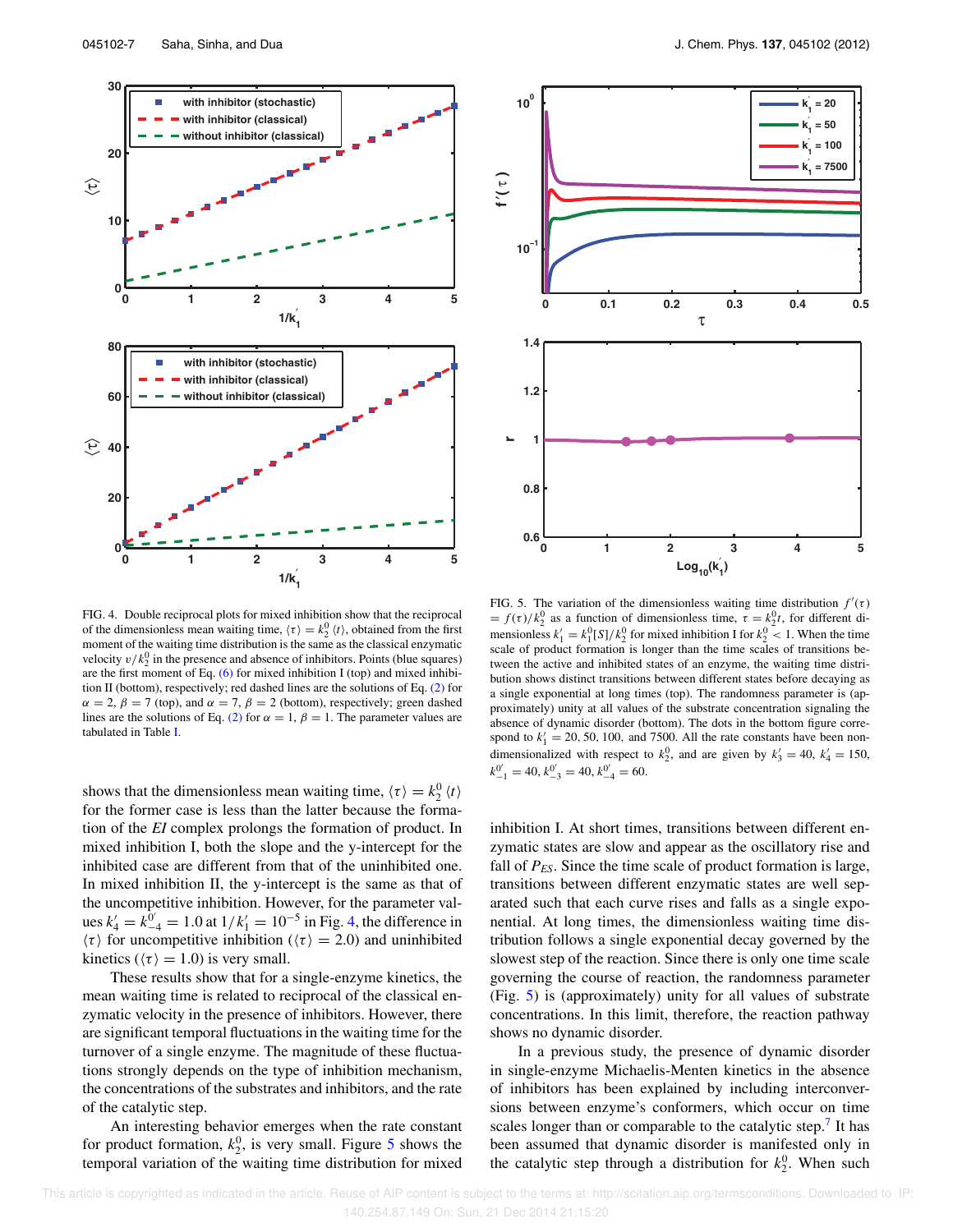a distribution is considered for the rate constant for substrate release  $(k_{-1})$ , the randomness parameter does not exceed unity implying that dynamic disorder due to protein conformational fluctuations manifests only in the catalytic step. In the present study, in contrast, dynamic disorder arises due to transitions between the active and inhibited states of enzymes, which occur on time scales longer than or comparable to the catalytic step. From the exact solution of the waiting time distribution, we find that dynamic disorder is not manifested in any particular step of the reaction, and therefore does not require an *a priori* assumption for the form of distribution for  $k_2^0$  or any other rate constants. The multiexponential decay, for instance, is governed by the effective rate constants (*A*, *B*, *C*, and *D*) that are non-trivial combinations of the rate constants for inhibitor and substrate binding and release.

In the present work, the first moment of the waiting time distribution yields the mean waiting time for enzyme turnover, the reciprocal of which is the same as the classical enzymatic velocity in the presence of inhibitors. The dimensionless variance (randomness parameter) of the multi-exponential distribution, however, shows significant fluctuations in the waiting time signifying that more than one time-scale govern the turnover statistics of an inhibited enzyme. This behavior is in contrast to turnover statistics of multiple enzymes in the absence of inhibitors, where multiexponentiality of the waiting time distribution leads to significant deviation of the reciprocal of the mean waiting time from the classical enzymatic velocity.<sup>20</sup>

In a recent experiment, inhibition kinetics of single- $\beta$ -galactosidase in the presence of the inhibitor D-galactal and the substrate resorufin- $\beta$ -D-galactopyranoside was studied using fluorescence spectroscopy.<sup>15</sup>  $\beta$ -galactosidase is a tetrameric enzyme molecule with four binding sites and five inhibition states. In this reaction, the rate constant for the catalytic step is much larger than the rate constants for inhibition release and binding. For competitive inhibition mechanism, it was found that the autocorrelation functions for single-enzyme substrate turnovers showed single exponential decay when the substrate concentration (100  $\mu$ M) was taken to be much larger than the inhibitor concentration  $(20 \mu M)$ . Although the present study does not directly calculate the autocorrelation of substrate turnovers at different times, it shows that for competitive inhibition mechanism, the dimensionless variance (randomness parameter) of the waiting time distribution for a repeated turnover of a single enzyme becomes unity at large substrate concentration clearly indicating that the turnover statistics of a single-enzyme is governed by a mono-exponential distribution (single-exponential) with a single time-scale of decay. Since the variance of the waiting time distribution is an equal-time autocorrelation of the deviation of the enzyme turnover time from the mean,  $\langle \delta t^2 \rangle$  with  $\delta t$  $= t - \langle t \rangle$ , the dimensionless variance of the distribution (randomness parameter) is a good indicator of dynamic disorder, as has been pointed out in previous studies. $6,7$  Interestingly, the single-exponential decay of autocorrelation function suggests that protein conformational fluctuations do not affect the turnover statistics of a single enzyme even at high substrate concentrations.

## **IV. CONCLUSION**

We conclude that the presence of inhibitors in singleenzyme kinetics can result in significant fluctuations in the waiting time for enzymatic turnover in all three modes of inhibitions. Crucially, the time scale of catalytic reaction step governs the magnitude of temporal fluctuations in the enzymatic turnover time. When the time-scale of catalytic step is comparable to or shorter than the time-scale of transitions between the active and inhibited states of enzymes, the waiting time distributions follow multi-exponential decay with a broad distribution of the waiting times for uncompetitive and mixed inhibitions. In contrast, the waiting time distribution for competitive inhibition is multiexponential at low and intermediate substrate concentrations and becomes single-exponential at large substrate concentrations. When the time-scale of catalytic step is longer than the time-scale of transitions between different enzymatic states, the temporal decay profile is governed by a single time-scale with no dynamic disorder in the reaction pathway. Our results imply that dynamic disorder in the presence of inhibitors can arise even when protein conformational fluctuations do not influence the catalytic rate, that is, when they act on time scales shorter than the catalytic step. A single-exponential decay for autocorrelation function of substrate turnovers in competitive inhibition, observed in a recent experiment, suggests that protein conformational fluctuations do not affect the turnover statistics of a single enzyme even at high substrate concentrations. The waiting time distribution calculated in the present study can, therefore, provide reliable estimates of the effective rate constant for the turnover statistics of a single enzyme at the different concentrations of inhibitors and substrates for competitive, uncompetitive, and mixed inhibitions, especially when the decay profile is governed by more than one time-scale of decay.

The presence of protein conformational fluctuations can be an additional source of stochasticity in turnover statistics of an inhibited enzyme. Recent fluorescence spectroscopy measurements on uninhibited kinetics of a single-enzyme show that dynamic disorder due to interconversions between different conformers occurs at high substrate concentrations (*k*<sup>1</sup>  $\approx 1000 s^{-1}$ ) (Ref. 5). However, the present study reveals that in the presence of inhibitors, depending on the time scale of the catalytic step, dynamic disorder can arise even at low and intermediate substrate concentrations due to transitions between active and inhibited states of enzymes. At such low and intermediate substrate concentrations, where the effects of dynamic disorder can arise solely due the inhibition mechanism, the results of the present study can be verified using fluorescence spectroscopy measurements. At high substrate concentrations, where protein conformational fluctuations can act as an additional source of dynamic disorder, the present study can be extended to include the effects of interconversions between different active and inhibited enzyme conformers. Work is underway to explore these possibilities.

# **ACKNOWLEDGMENTS**

S.S. acknowledges the financial support from the University Grants Commision (UGC), Government of India.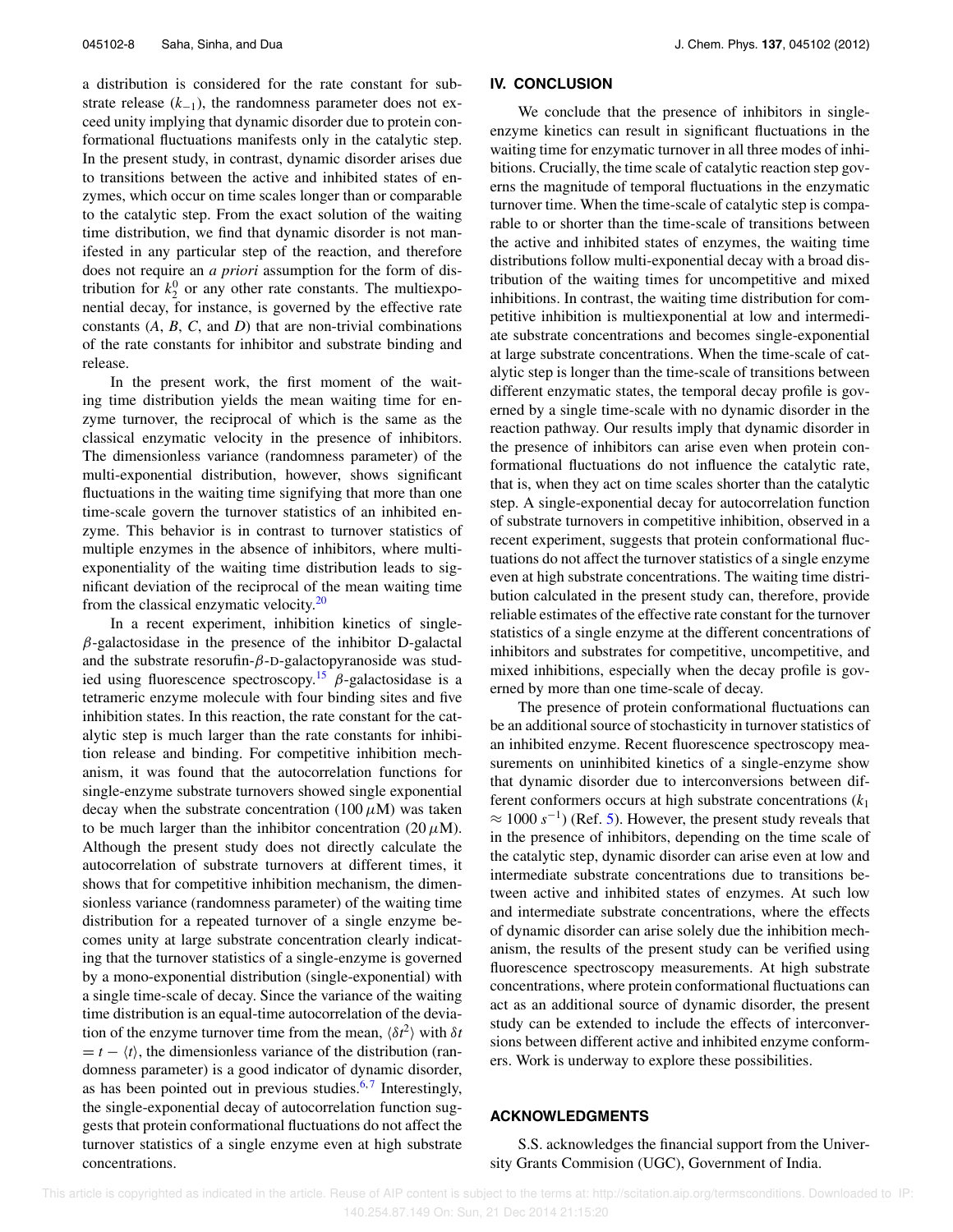# **APPENDIX: EXACT SOLUTION OF THE WAITING TIME DISTRIBUTION FROM CME**

## **1. Mixed inhibition**

In mixed inhibition, an enzyme can exist in the enzyme state, the enzyme-substrate state, the enzyme-inhibitor state, or the enzyme-substrate-inhibitor state. The underlying mechanism is given by

$$
E + S \underset{k_{-1}^{0}}{\overset{k_{1}^{0}}{\rightleftharpoons}} ES \overset{k_{2}^{0}}{\xrightarrow{k}} P + E', E' \overset{\Delta}{\rightarrow} E,
$$
  
\n
$$
E + I \underset{k_{-3}^{0}}{\overset{k_{3}^{0}}{\rightleftharpoons}} EI,
$$
  
\n
$$
ES + I \underset{k_{-4}^{0}}{\overset{k_{4}^{0}}{\rightleftharpoons}} ESI.
$$
 (A1)

The coupled differential equations for mixed inhibition, Eq.  $(5)$ , can be solved exactly for  $P_{ES}(t)$  by carrying out the Laplace transform. Taking the Laplace transform of  $P_E(t)$ ,  $P_{ES}(t)$ ,  $P_{ESI}(t)$ , and  $P_{EI}(t)$  in Eq. (5) and applying the initial conditions yield, after simplification, the following expression for *PES*:

$$
P_{ES}(s) = \frac{k_1(s + k_{-3}^0)(s + k_{-4}^0)}{s^4 + \lambda_1 s^3 + \lambda_2 s^2 + \lambda_3 s + \lambda_4}.
$$
 (A2)

The inverse Laplace transform of the above equation yields,

$$
P_{ES}(t) = k_1 \left[ \frac{e^{At}(A + k_{-3}^0)(A + k_{-4}^0)}{(A - B)(A - C)(A - D)} - \frac{e^{Bt}(B + k_{-3}^0)(B + k_{-4}^0)}{(A - B)(B - C)(B - D)} + \frac{e^{Ct}(C + k_{-3}^0)(C + k_{-4}^0)}{(A - C)(B - C)(C - D)} - \frac{e^{Dt}(D + k_{-3}^0)(D + k_{-4}^0)}{(A - D)(D - C)(D - B)} \right], \quad (A3)
$$

where A, B, C, and D are the effective rate constants, which can be obtained from the solutions of the quartic equation *s* 4  $+ \lambda_1 s^3 + \lambda_2 s^2 + \lambda_3 s + \lambda_4 = 0$  with

$$
\lambda_1 = k_1 + k_2^0 + k_4 + k_3 + k_{-1}^0 + k_{-4}^0 + k_{-3}^0,
$$
  
\n
$$
\lambda_2 = k_{-4}^0 k_{-3}^0 + (k_{-4}^0 + k_{-3}^0)(k_1 + k_2^0 + k_3 + k_4 + k_{-1}^0)
$$
  
\n
$$
+ (k_1 + k_3)(k_{-1}^0 + k_2^0 + k_4)
$$
  
\n
$$
- (k_{-4}^0 k_4 + k_{-1}^0 k_1 + k_{-3}^0 k_3),
$$
  
\n
$$
\lambda_3 = k_{-4}^0 k_{-3}^0 (k_1 + k_2^0 + k_3 + k_4 + k_{-1}^0) + (k_1 + k_3)
$$
  
\n
$$
(k_{-1}^0 + k_4 + k_2^0)(k_{-4}^0 + k_{-3}^0)
$$
  
\n
$$
- (k_2^0 + k_4 + k_{-1}^0 + k_{-4}^0)k_{-3}^0 k_3
$$
  
\n
$$
- (k_{-4}^0 + k_{-3}^0)k_{-1}^0 k_1 - (k_3 + k_1 + k_{-3}^0)k_{-4}^0 k_4,
$$
  
\n
$$
\lambda_4 = (k_1 + k_3)(k_{-1}^0 + k_2^0 + k_4)k_{-3}^0 k_{-4}^0
$$
  
\n
$$
-k_3k_{-4}^0 k_{-3}^0 (k_{-1}^0 + k_2^0 + k_4) + k_{-1}^0 k_{-4}^0 k_{-3}^0 k_1
$$
  
\n
$$
+ (k_1 + k_3)k_{-3}^0 k_4 k_{-4}^0 - k_{-4}^0 k_4 k_3 k_{-3}^0.
$$
  
\n(A4)

Substituting Eq.  $(A3)$  into  $(6)$  yields the following expression for the waiting time distribution for mixed inhibition:

$$
f(t) = k_2^0 k_1 \left[ \frac{e^{At}(A + k_{-3}^0)(A + k_{-4}^0)}{(A - B)(A - C)(A - D)} - \frac{e^{Bt}(B + k_{-3}^0)(B + k_{-4}^0)}{(A - B)(B - C)(B - D)} + \frac{e^{Ct}(C + k_{-3}^0)(C + k_{-4}^0)}{(A - C)(B - C)(C - D)} - \frac{e^{Dt}(D + k_{-3}^0)(D + k_{-4}^0)}{(A - D)(D - C)(D - B)} \right].
$$
 (A5)

The specific cases of competitive and uncompetitive inhibitions are given below.

#### **2. Competitive inhibition**

In competitive inhibition, the inhibitor molecule is a structural analogue of the substrate. Its binding site is the same as the substrate molecule. Hence, it binds to the active site of the enzyme, thereby inhibiting the attachment of the substrate. A competitive inhibition is usually reversible if sufficient substrate molecules are available to displace the inhibitor. The underlying mechanism is

$$
E + S \underset{k_{-1}^0}{\overset{k_1^0}{\rightleftharpoons}} ES \overset{k_2^0}{\overset{\rightarrow}{\rightarrow}} P + E, E' \overset{\Delta}{\rightarrow} E,
$$
  
\n
$$
E + I \underset{k_{-3}^0}{\overset{k_3^0}{\rightleftharpoons}} EI.
$$
 (A6)

In the limit of  $k_4 = k_{-4}^0 = 0$ , Eqs. (A3)–(A5) yield the following expression for the waiting time distribution for competitive inhibition:

$$
f(t) = k_1 k_2^0 \left[ \frac{e^{At}(A + k_{-3}^0)}{(A - B)(A - C)} - \frac{e^{Bt}(B + k_{-3}^0)}{(A - B)(B - C)} + \frac{e^{Ct}(C + k_{-3}^0)}{(A - C)(B - C)} \right],
$$
\n(A7)

where A, B, and C are the solutions of the cubic equation  $s<sup>3</sup>$  $+ \lambda_1 s^2 + \lambda_2 s + \lambda_3 = 0$  with

$$
\lambda_1 = k_1 + k_2^0 + k_3 + k_{-1}^0 + k_{-3}^0,
$$
  
\n
$$
\lambda_2 = k_{-3}^0 (k_1 + k_2^0 + k_3 + k_{-1}^0) + (k_1 + k_3)(k_{-1}^0 + k_2^0)
$$
  
\n
$$
- (k_{-1}^0 k_1 + k_{-3}^0 k_3),
$$
  
\n
$$
\lambda_3 = (k_1 + k_3)(k_{-1}^0 + k_2^0)k_{-3}^0
$$
  
\n
$$
- (k_2^0 + k_{-1}^0)k_{-3}^0 k_3 - k_{-3}^0 k_{-1}^0 k_1.
$$
 (A8)

#### **3. Uncompetitive inhibition**

In this type of inhibition, the inhibitor has no structural analogy with the substrate. The inhibitor binds to a site other than the active site only if the substrate is already present.

This article is copyrighted as indicated in the article. Reuse of AIP content is subject to the terms at: http://scitation.aip.org/termsconditions. Downloaded to IP: 140.254.87.149 On: Sun, 21 Dec 2014 21:15:20